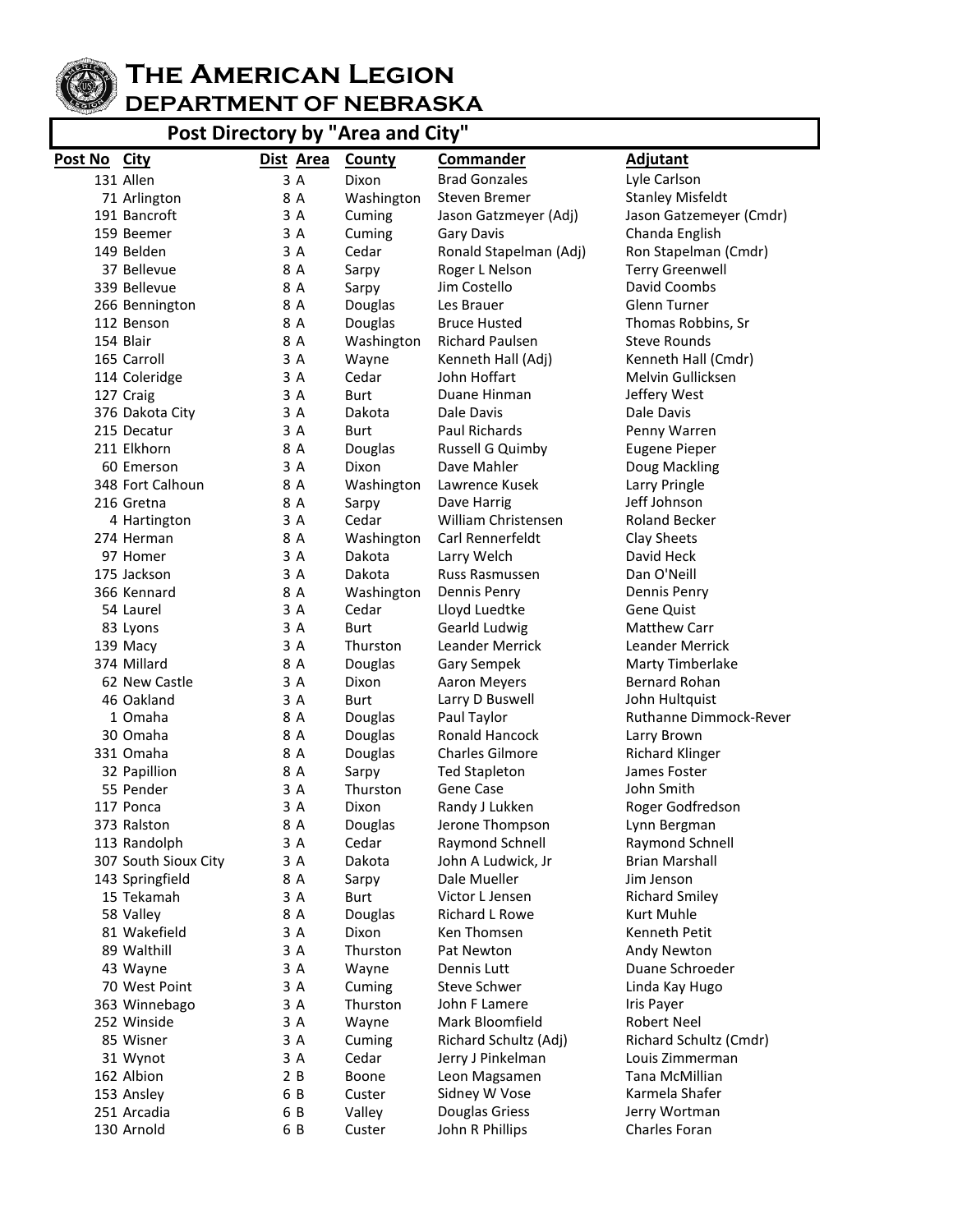| 129 Ashland                    |
|--------------------------------|
| 108 Ashton                     |
|                                |
| 86 Atkinson                    |
| 42 Aurora                      |
|                                |
| 107 Bartlett                   |
| 75 Battle Creek<br>99 Belgrade |
|                                |
| 327 Bellwood                   |
|                                |
| 249 Bloomfield                 |
| 201 Boelus                     |
| 273 Brainard                   |
|                                |
| 323 Brewster                   |
| 76 Bristow                     |
| 126 Broken Bow                 |
|                                |
| 357 Brunswick                  |
| 298 Burwell                    |
|                                |
| 51 Butte                       |
| 333 Cairo                      |
| 59 Callaway                    |
| 158 Cedar Bluffs               |
|                                |
| 44 Cedar Rapids                |
| 6 Central City                 |
|                                |
| 244 Ceresco                    |
| 320 Chambers                   |
| 267 Clearwater                 |
|                                |
| 265 Colon                      |
| 84 Columbus                    |
| 220 Comstock                   |
|                                |
| 74 Creighton                   |
| 306 Creston                    |
| 128 Crofton                    |
|                                |
| 115 Septembrog                 |
| 125 David City                 |
| 122 Dodge                      |
|                                |
| 300 Doniphan                   |
| 110 Dwight                     |
|                                |
| 229 Elgin                      |
| 316 Elm Creek                  |
| 214 Ewing                      |
|                                |
| 20 Fremont                     |
|                                |
|                                |
| 151 Fullerton                  |
| 144 Genoa                      |
| 310 Gibbon                     |
| 53 Grand Island                |
|                                |
| 186 Greeley                    |
| 141 Hampton                    |
| 18 Hooper                      |
|                                |
| 155 Howells                    |
| 80 Humphrey                    |
| 52 Kearney                     |
|                                |
| 302 Leigh                      |
| 261 Lindsay                    |
|                                |
| 293 Litchfield                 |
| 48 Loup City                   |
|                                |
| 228 Lynch<br>35 Madison        |
|                                |
| 232 Malmo                      |
| 142 Mason City                 |
| 50 Merna                       |
| 351 Miller                     |

Saunders Jim Graham Tami Johns

7

6 B

2 B

6

6

2 B

6

7

2 B

6

7

6

 $2B$ 

6

2 B

6

2 B

6

6

7

2 B

6

7

 $2B$ 

2 B

7

7 B

6

2 B

7 B

2 B

6

7

7

6

7

2 B

6

2 B

7

6

6

6

6

6

6

7

7

7

6

7 B

7 R

6

6

2 B

2 B

7 B

6

6

6

B Sherman Donald R Jehorak Wilfred Fredrick Holt James T Dvorak Harold Frickell Hamilton Ronald D Paider **Alan Anderson**<br>
Wheeler David Collins **Alang And Anderson** David Collins **Duane Waddle** Madison Michael E Fleer Barry Ponton Nance John E Nelson IV (Adj) John Nelson IV ((Cmdr) Butler Gearld W McDonald Jr Kenneth Schmid Knox Bryan Young Mark Fehringer Howard George Cyboron Gary Hewitt Butler James Polivka Tom Pesek Blaine Jason Ryker Many Schneidereit<br>Boyd Kenneth D Bruegman Gary Flanders Boyd Kenneth D Bruegman Custer Roger Wenquist Gene Hendricks Antelope Clair Ohlrich **Neil Ostenrude**<br>Garfield Donald Christen **Network** Richard Bolli Donald Christen Richard Bolli Boyd Cindy Schroetlin Randy Ellwanger Hall **Allan Wade Osburn** Ricky Leth Custer Thomas Wilson William Schaad Saunders Randall C Redding Tom Siebels Boone Darrell Kolm Larry Zoucha Merrick Thomas Reimers Sandra Lindgren Saunders Lonnie Rech Joe Dennick Holt **Douglas Frahm** James Larue Antelope Sterling Legate Ralph Tichota B Saunders Virgil Blum Virgil Blum Donald Patras Michael Landkamer Custer Gary Trojan Custer Larry Kokes Knox David E Merrick Terron Mclean Platte Burton Heath Hank Krings Knox Shane Wieseler Nick Folkers Howard David Boehle **Kelly Cumming** Butler Jim Daro Dale Cooper Dodge Ricky Capps Ricky Capps Ricky Capps Ricky Ricket Bennet Rempf Hall Richard Plock Richard Rail Butler Ken Kotera **Brenda Fujan** Antelope Gary Hoefer (Adj) Gary Hoefer (Cmdr) Buffalo Terry Labs Stanley Brodine B Holt Dennis Ziems Joe Schindler Dodge Vern C Gibson Edward Oneil Nance Arthur DeLancey Henry Bigge Nance John Buhl Stanley Tarnick Buffalo Shannon L Slagle Tim Smallcomb Hall Michael Ponte Brian Rapp Greeley Charles McManus James Beck<br>Hamilton Chuck Strohm – Danny Heid Hamilton Chuck Strohm Danny Heiden Dodge Fred R Fachman Steven L Snover Colfax Glen Mlnarik Mary Smith<br>
Platte David L Classen Michael Kor David L Classen Michael Korth Buffalo Richard Weiss Milliam Crosier Colfax Corey Pospichal Don Tyser Platte James McPhillips Daniel Jarecki Sherman Delwin Beck Ronald Siegel Sherman Chuck Radtke Jerry Kowalski Boyd Neil K Classen Richard Black Madison Michael Prather Roger Acklie Saunders Donald Proett Fred Proskovec Custer Dennis Tompkin Edith Deuel Custer Glenn Ritchie David Downey Buffalo Charles Day Larry Meyer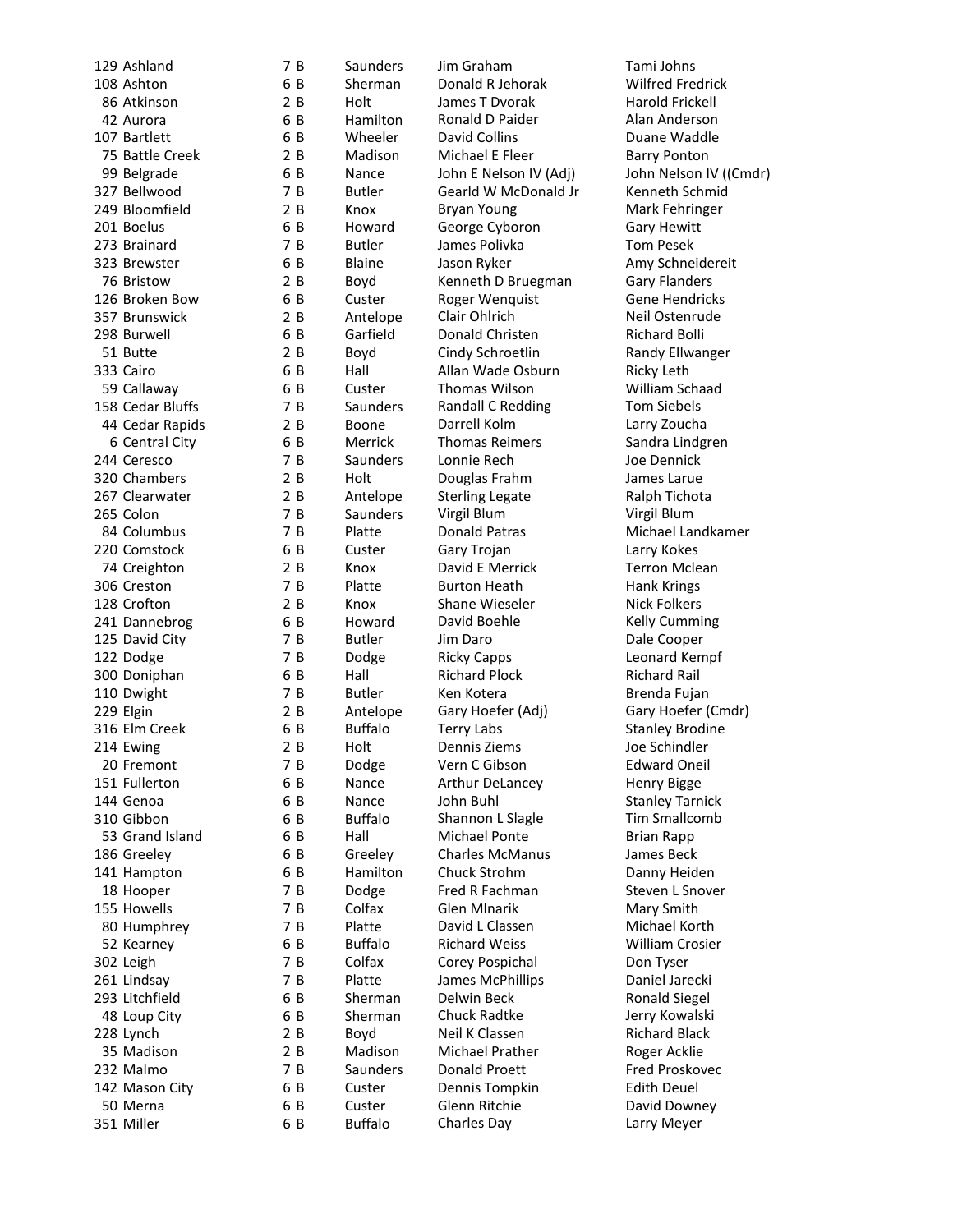| 322 Monroe          | 7 B  | Platte         | William Smoots          | Duane La         |
|---------------------|------|----------------|-------------------------|------------------|
| 340 Morse Bluff     | 7 B  | Saunders       | Galen Johnson           | Jeff Van N       |
| 172 Neligh          | 2B   | Antelope       | Chad Shabram            | Daryl Boo        |
| 73 Newman Grove     | 2 B  | Madison        | <b>Charles Borg</b>     | Raymond          |
| 224 Niobrara        | 2B   | Knox           | James C Scott           | Robert OI        |
| 16 Norfolk          | 2 B  | Madison        | <b>Rick Kropf</b>       | Duane R 0        |
| 285 North Loup      | 6 B  | Valley         | Kevin L Sheldon         | Edward B         |
| 250 Oconto          | 6 B  | Custer         | Darrel Johnson          | Linda Bon        |
| 93 O'Neill          | 2 B  | Holt           | George Mumm             | Gordon F         |
| 136 Orchard         | 2 B  | Antleope       | Wayne L Schacht         | Randall R        |
| 38 Ord              | 6 B  | Valley         | Wayne D Brown           | Galen Dul        |
| 91 Osceola          | 7 B  | Polk           | Scott Anderson          | David Len        |
| 326 Osmond          | 2 B  | Pierce         | David Hamm              | Ray Collin       |
| 315 Page            | 2 B  | Holt           | John K Dickerson        | <b>Fred Cron</b> |
| 120 Palmer          | 6 B  | Merrick        | <b>Rick Harrahill</b>   | Ron Kunz         |
| 334 Petersburg      | 2B   | Boone          | Patrick Cleveland       | Gerald Scl       |
| 72 Pierce           | 2B   | Pierce         | Jake Jensen             | Raymond          |
| 69 Pilger           | 2B   | Stanton        | Robert L Spreick (Adj)  | Robert Sp        |
| 148 Plainview       | 2B   | Pierce         | Gene Thomsen            | Corrine Ja       |
| 283 Platte Center   | 7 B  | Platte         | Barbara Johnson         | Dave Brud        |
| 321 Pleasanton      | 6 B  | <b>Buffalo</b> | <b>Kim Phillips</b>     | Edward Z         |
| 160 Polk            | 7 B  | Polk           | <b>Charles Shenk</b>    | Charles SI       |
| 254 Prague          | 7 B  | Saunders       | Larry Johnson           | Larry Johr       |
| 347 Primrose        | 2 B  | Boone          | Ken McIntyre            | Leo Burda        |
| 332 Ravenna         | 6 B  | <b>Buffalo</b> | Jeff Zinnel             | Jess Dunc        |
| 104 Sargent         | 6 B  | Custer         | Jack A Steinbach        | Colin Pen        |
| 47 Schuyler         | 7 B  | Colfax         | Lumir Jedlicka          | Gale Lose        |
| 150 Scotia          | 6 B  | Greeley        | Allen G Babcock         | William G        |
| 121 Scribner        | 7 B  | Dodge          | <b>Bill Alsmeyer</b>    | Kyle Schn        |
| 296 Shelby          | 7 B  | Polk           | James Krumbach          | Jack Carte       |
| 297 Shelton         | 6 B  | <b>Buffalo</b> | Glen Schrage            | Glen Schr        |
| 263 Silver Creek    | 6 B  | Merrick        | Daniel Oppliger         | Jerome Pa        |
| 299 Spalding        | 6 B  | Greeley        | <b>Thomas Connelly</b>  | Kathryn C        |
| 78 Spencer          | 2 B  | Boyd           | Gary Conroy             | Gale Chico       |
| 226 St Edward       | 2B   | Boone          | Chad Carlson            | Jim Lightr       |
| 119 St Paul         | 6 B  | Howard         | Charles M Schmid        | Mike Row         |
| 88 Stanton          | 2 B  | Stanton        | James E Campbell (Adj)  | James Car        |
| 132 Stromsburg      | 7 B  | Polk           | Perry Noyd              | Owen Kin         |
| 115 Stuart          | 2B   | Holt           | John Shald              | Robert Ca        |
| 170 Tilden          | 2 B  | Antelope       | Thomas Nelson           | Jeremy Po        |
| 196 Uehling         | 7 B  | Dodge          | Lowell Meyer            | Susan Sch        |
| 371 Valparaiso      | 7 B  | Saunders       | Don Kobza               | Teresa Jol       |
| 223 Verdel          | 2 B  | Knox           | Dave Vesely             | Dianna La        |
| 259 Verdigre        | 2 B  | Knox           | Gary K Jones            | Larry Mas        |
| 82 Wahoo            | 7B   | Saunders       | John D Peterson         | Paul Eddie       |
| 63 Wausa            | 2 B  | Knox           | Mark Dawson             | Michael K        |
| 308 Weston          | 7 B  | Saunders       | Tom Vasa                | <b>Tom Vasa</b>  |
| 236 Wolbach         | 6 B  | Greeley        | Lucas J Thompson        | Frank Vop        |
| 314 Wood River      | 6 B  | Hall           | <b>Stanley Bilslend</b> | James Sm         |
| 262 Yutan           | 7 B  | Saunders       | Michael Juedes          | Allan Arp        |
| 221 Adams           | 11 C | Gage           | Mark R Gronewold        | <b>Rudd Neil</b> |
| 194 Alexandria      | 11 C | Thayer         | Lloyd E Goodson (Adj)   | Lloyd Goc        |
| 118 Alma            | 10 C | Harlan         | Aaron Guthrie           | Geoffrey I       |
| 23 Auburn           | 13 C | Nemaha         | Al Armstrong            | Mark L Vo        |
| 356 Barneston       | 11 C | Gage           | Robert Theye            | John Andı        |
| 27 Beatrice         | 11 C | Gage           | Jerry Lamkin            | John Emo         |
| 178 Beaver Crossing | 12 C | Seward         | Ray Gard                | Ray Gard         |
| 280 Bennet          | 12 C | Lancaster      | William Glover          | Joshua Cla       |
| 67 Bertrand         | 10 C | Phelps         | David L Young           | <b>Gary Nutt</b> |
| 145 Bloomington     | 10 C | Franklin       | Gary Keim               | LeRoy Har        |

322 Monroe 7 B Platte William Smoots Duane Laudenklos 340 Morse Bluff 7 B Saunders Galen Johnson Jeff Van Nortwick 2 B Antelope Chad Shabram Daryl Booth 2 B Madison Charles Borg **Raymond Flood**<br>2 B Knox James C Scott **Robert Olson** 224 Niobrara 2 B Knox James C Scott Robert Olson 2 B Madison Rick Kropf **Duane R Carlow** 6 B Valley Kevin L Sheldon Edward Bloom 6 B Custer Darrel Johnson Linda Bomberger 2 B Holt George Mumm Gordon Fox 2 B Antleope Wayne L Schacht Randall Robertson 6 B Valley Wayne D Brown Galen Dulitz Polk Scott Anderson **Scott Anderson** David Lenn<br>1918 Pierce David Hamm David Hamm Ray Collins 2 B Holt John K Dickerson Fred Cronk 120 120 Palmer Falmer 6 B Merrick Rick Harrahill Ron Kunze<br>120 Boone Patrick Cleveland Gerald Sch Boone Patrick Cleveland Gerald Schrage 2 B Pierce Jake Jensen Raymond Stark 2 B Pierce Gene Thomsen Corrine Janovec 283 Platte Center 7 B Platte Barbara Johnson Dave Bruckner 6 B Buffalo Kim Phillips **Edward Zweiner** 160 Polk 7 B Polk Charles Shenk Charles Shenk 2 B Saunders Larry Johnson Larry Johnson<br>2 B Boone Ken McIntvre Leo Burda Boone Ken McIntyre **Leo Burda** 6 B Buffalo Jeff Zinnel Jess Duncan 104 Sargent Guster Steinbach Colin Penny<br>104 Sargent Colfax Lumir Jedlicka Cale Loseke Colfax Lumir Jedlicka Gale Loseke 6 B Greeley Allen G Babcock William Goldfish 7 B Dodge Bill Alsmeyer Kyle Schnoor 296 Shelby 7 B Polk James Krumbach Jack Carter 6 B Buffalo Glen Schrage Glen Schrage 6 B Merrick Daniel Oppliger Jerome Paczosa 6 B Greeley Thomas Connelly Kathryn Connelly 2 B Boyd Gary Conroy Gale Chicoine<br>2 B Boone Chad Carlson Sim Lightner **226 Boone** Chad Carlson **Chad Carlson** Jim Lightner 6 B Howard Charles M Schmid Mike Rowley Perry Noyd **Carlo 2 B Polyon Cowen Kinnan** 2 B Holt John Shald **Robert Campbell** 2 B Antelope Thomas Nelson Jeremy Poulsen 7 B Dodge Lowell Meyer Susan Schommer 7 B Saunders Don Kobza Teresa Johnston 2 B Knox Dave Vesely Dianna Latorra 2 B Knox Gary K Jones Larry Masat 82 The Saunders John D Peterson Saul Eddie<br>12 B Knox Mark Dawson Nichael Ku Knox Mark Dawson Michael Kumm 6 B Greeley Lucas J Thompson Frank Vopat<br>1988 Hall Stanley Bilslend James Smith 7 B Saunders Michael Juedes Allan Arp 11 C Gage Mark R Gronewold Rudd Neil 10 C Harlan Aaron Guthrie Geoffrey Florom 13 C Nemaha Al Armstrong Mark L Volkmer 11 C Gage Robert Theye John Andreesen 11 C Gage Jerry Lamkin John Emory 12 C Lancaster William Glover Joshua Clark 10 C Phelps David L Young Cary Nuttelman<br>10 C Franklin Gary Keim Gary LeRoy Hausserm Franklin Gary Keim LeRoy Haussermann

2 B Stanton Robert L Spreick (Adj) Robert Sprieck (Cmdr) 2 B Stanton James E Campbell (Adj) James Campbell (Cmdr)<br>2 B Polk Perry Noyd Doven Kinnan 11 C Thayer Lloyd E Goodson (Adj) Lloyd Goodson (Cmdr)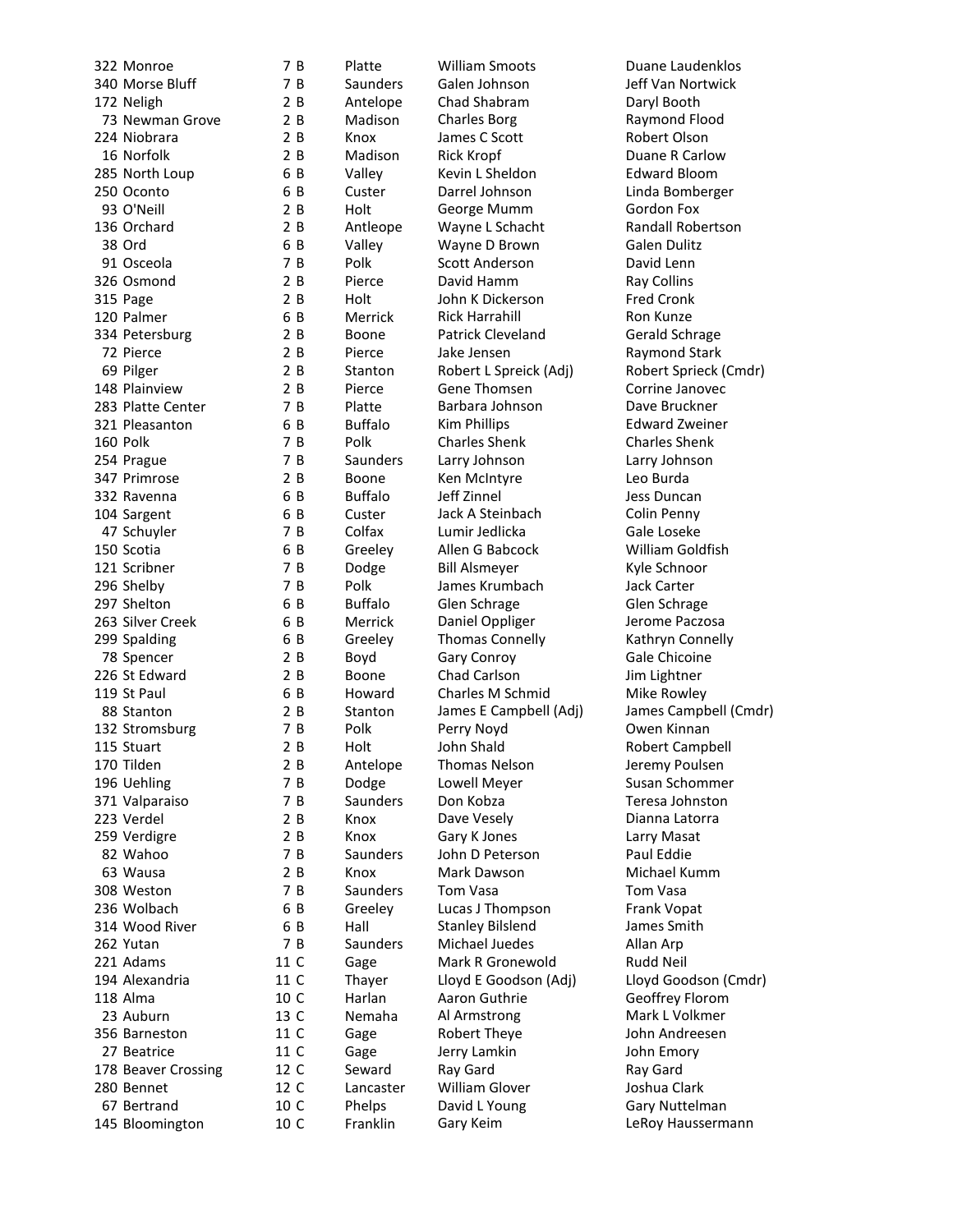| 176 Blue Hill    | 10 C            |              |
|------------------|-----------------|--------------|
| 166 Bruning      | 11 C<br>13 C    |              |
| 156 Burchard     |                 |              |
| 205 Byron        | 11 C<br>10 C    |              |
| 169 Campbell     |                 |              |
| 329 Carleton     | 11 <sup>C</sup> |              |
| 87 Clay Center   | 10 C            |              |
| 360 Cook         | 13 C            |              |
| 359 Cordova      | 12 C            |              |
| 253 Cortland     | 11 C            |              |
| 116 Cowles       | 10 C            |              |
| 336 Crab Orchard | 13 C            |              |
| 147 Crete        | 11 C            |              |
| 335 Davenport    | 11 C            |              |
|                  | 11 C            |              |
| 198 Daykin       |                 |              |
| 355 Denton       | 12 C            |              |
| 352 Deshler      | 11 C            |              |
| 212 DeWitt       | 11 <sup>C</sup> |              |
| 282 Diller       | 11 C            |              |
| 264 Dorchester   | 11 C            |              |
| 39 Dubois        | 13 C            |              |
| 197 Eagle        | 12 C            |              |
| 248 Edgar        | 10 C            |              |
| 370 Elk Creek    | 13 C            |              |
| 247 Elmwood      | 12 C            |              |
| 218 Exeter       | 11 C            |              |
| 24 Fairbury      | 11 C            |              |
| 256 Fairfield    | 10 C            |              |
| 21 Fairmont      | 11 C            |              |
| 102 Falls City   | 13 C            |              |
| 209 Franklin     | 10 C            |              |
| 183 Friend       | 11 C            |              |
| 369 Garland      | 12 C            |              |
| 68 Geneva        | 11 C            |              |
| 26 Glenvil       | 10 C            |              |
| 173 Greenwood    | 12 C            |              |
| 13 Gresham       | 11 C            |              |
| 278 Guide Rock   | 10 C            |              |
| 294 Hallam       | 12              | $\mathsf{C}$ |
| 179 Hardy        | 10 C            |              |
| 185 Harvard      | 10 C            |              |
| 11 Hastings      |                 |              |
| 342 Havelock     | 10 C<br>12 C    |              |
| 180 Hebron       | 11 C            |              |
| 105 Hickman      | 12 C            |              |
|                  |                 |              |
| 378 Hildreth     | 10 C            |              |
| 66 Holdrege      | 10 C            |              |
| 305 Holstein     | 10 C            |              |
| 317 Hubbell      | 11 C            |              |
| 269 Humboldt     | 13 C            |              |
| 358 Jansen       | 11 C            |              |
| 330 Johnson      | 13 C            |              |
| 365 Juniata      | 10 C            |              |
| 268 Kenesaw      | 10 C            |              |
| 45 Lawrence      | 10 C            |              |
| 346 Liberty      | 11 C            |              |
| 3 Lincoln        | 15 C            |              |
| 1919 Lincoln     | 12 C            |              |
| 338 Loomis       | 10 C            |              |
| 353 Louisville   | 12 C            |              |

11 C Thayer David Rinehart Larry Edzards 13 C Pawnee Scott Bodie **Jerald Bausch** 11 C Thayer Richard Poppe Ron Kuhlmann<br>10 C Franklin Jerry Joe Rutt Leland Erickson 11 C Thayer Shawn Winans Lloyd Vancleef 10 C Clay Major Gosser Keith Veik 13 C Johnson Bill Cropp Louis Bentzinger 12 C Seward Robert Rhodes Lars Larsen 11 C Gage Rodney Rose Brandon Gentry 10 C Webster Denziel Tavenner Donald Beitler 13 C Johnson Thomas E Theis Dennis Kunc 11 C Saline Tom Parker Bob Lorenz 11 C Thayer Roger V Schroeder Justin Trapp 11 C Jefferson David E Endorf (Adj) David Endorf (Cmdr)<br>12 C Lancaster Jack Schlimmer David Glantz 11 C Thayer Stan Hofts Steven Harms 11 C Saline Glen Pieper Jon Osterhaus 11 C Jefferson Donald Meyer Larry Chambers 11 C Saline Larry Kaspar Larry Kaspar 13 C Pawnee Randall Schafer Myron Battles 12 C Cass Milton Schmidt Paul Checketts 10 C Clay Troy Anderson 13 C Jack Cox<br>
13 C Johnson Randy Baucke 13 C Larry Oth 13 C Johnson Randy Baucke Larry Othmer 12 C Cass Bonnie Brewer David Friesell C Fillmore Alan Songster Elaine Salyer 10 C Clay Lynn A Nejezchleb John Kluver 11 C Fillmore William J Timmerman Jerry Johnson<br>13 C Richardson Lawrence Fischer Brian Palmer 13 C Richardson Lawrence Fischer Brian Palmer 10 C Franklin Nicole Henry Richard Rose 11 C Saline Shawn Gray Shawn Robert Vickrey 12 C Seward Randall Schulz Eugene Wagenknecht 11 C Fillmore Martin Seward Adj) Martin Seward (Cmdr)<br>10 C Clav Lee C Sherman (Adi) Lee Sherman (Cmdr) 12 C Cass Gary Krings Harry Swenson 11 C York Ron L Emons M. Douglas Dey<br>10 C Webster Phillip L Troudt Jimmy Shaw 12 C Lancaster Wayne Eggert Marilynn Grotrian 10 C Nuckolls Andrew Miller Howard Miller 10 C Clay Chuck Conway Chuck Anthony Stec 10 C Adams Clark Williams Richard LeBeau 12 C Lancaster Ann Jordan Dell Spier 11 C Thayer Gearld Fink Dean Blincow 12 C Lancaster Martin Neal **Darrel Vermaas**<br>10 C Franklin Randy W Albers Shawn Halsted 10 C Phelps Michael Buettner Michael Buettner 10 C Adams Mark Gentert **Donald Lang<br>11 C Thaver Loren Peithman** Charles Fang 13 C Richardson Brian L Jones Dick Arington 11 C Jefferson Jonathon Strunk Robert M Eyer 13 C Nemaha Gailen Bohling Allen Schneider C Adams Jason D Kral Lawrence Consbruck 10 C Adams Renee Colon Larry Schneider 10 C Nuckolls Paul Dale **Lyle Kohmetscher** 11 C Gage Charles Barr Larry Husa 15 C Lancaster Wade Graft **Edward Schnabel** 12 C Lancaster Deborah Bjorman Kevin Ricky 10 C Phelps Eddie Anderson Steve Larson<br>12 C Cass Jon Deacon Semily Hansen

Webster Keith Waechter Thomas Johnson Franklin Jerry Joe Rutt Leland Erickson Lancaster Jack Schlimmer David Glantz Jefferson Guy Shalla **Donald Cook** Clay Lee C Sherman (Adj) Lee Sherman (Cmdr) Webster Phillip L Troudt Jimmy Shaw Franklin Randy W Albers Shawn Halsted Thayer Loren Peithman Charles Fangmeier Cass Jon Deacon **Emily Hansen**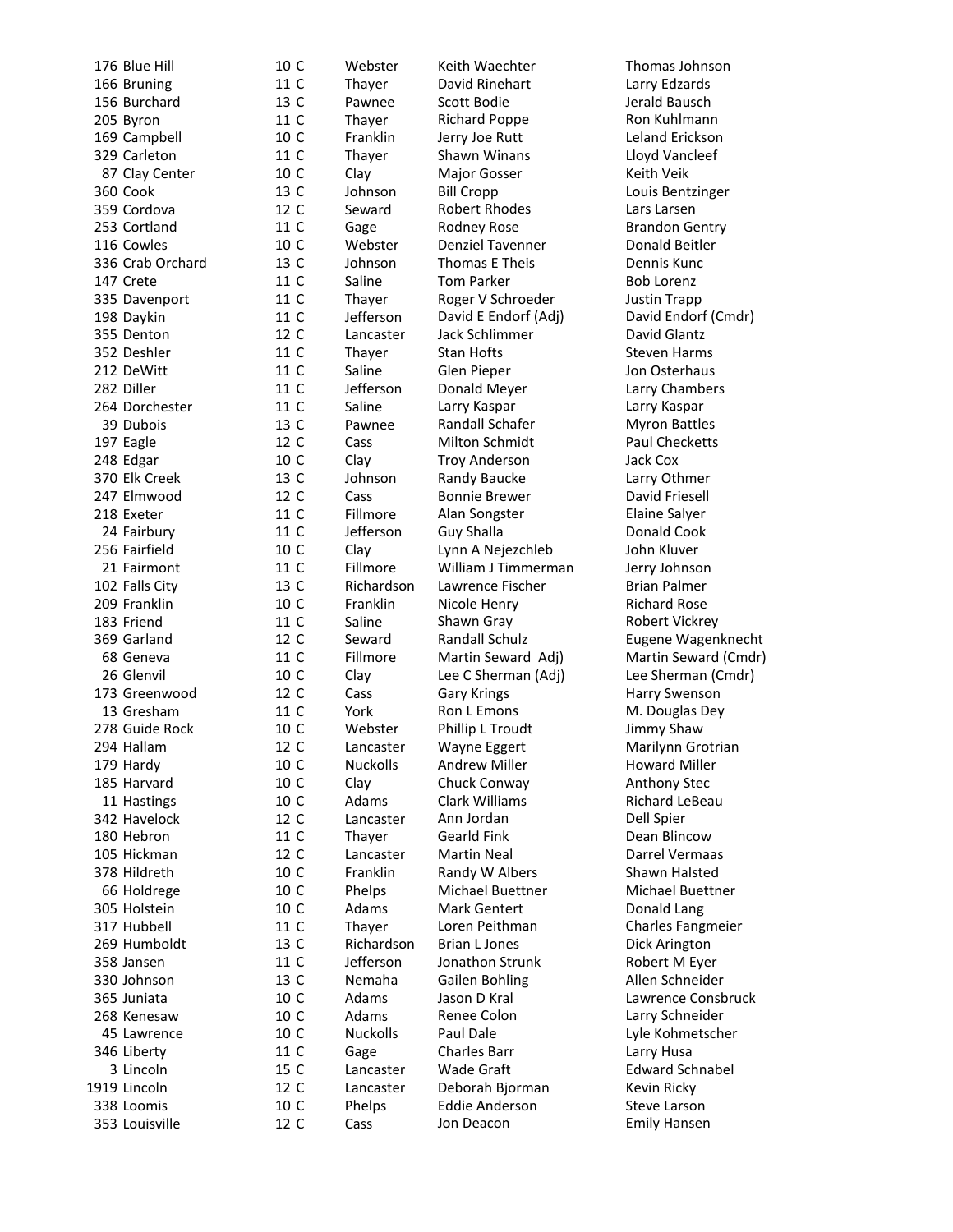341 McCool Junction 11 C 171 Milford 12 C 240 Milligan 11 C 94 Minden 10 C<br>164 Naponee 10 C 364 Naponee 8 Nebraska City 12 C 157 Nehawka 12 C 187 Nelson 10 C 231 Odell 11 C 193 Ohiowa 11 184 Orleans 10 C 195 Palmyra 12 168 Pawnee City 13 C 56 Plattsmouth 12 354 Pleasant Dale 12 C<br>243 Plymouth 11 C 243 Plymouth 238 Red Cloud 10 C 328 Riverton 10 C 242 Ruskin 10 C 33 Seward 12 C 164 Shickley 11 C 222 Shubert 13 C 233 Stamford 10 C 349 Steele City 11 C 140 Sterling 13 C 103 Superior 10 C<br>61 Sutton 10 C 61 Sutton 258 Swanton 11 C 100 Syracuse 12 C 289 Table Rock 13 C 246 Talmage 12 C 2 Tecumseh 13 C 311 Tobias 11 C 235 Union 12 C 49 Utica 12 C 367 Virginia 11 204 Waverly 12 C<br>237 Weeping Water 12 C 237 Weeping Water 255 Western 11 C 101 Wilber 11 C 377 Wilcox 10 C 25 Wymore 11 C 19 York 11 C 79 Ainsworth 7 Alliance 96 Arapahoe 207 Arthur 245 Bartley 123 Bassett 200 Bayard 28 Beaver City 65 Benkelman 275 Big Springs 29 Bridgeport 199 Cambridge 12 Chadron 217 Chappell 319 Cody 77 Cozad 138 Crawford

Seward Jim Eberly **Communist Contract Contract Contract Contract Contract Contract Contract Contract Contract Contract Contract Contract Contract Contract Contract Contract Contract Contract Contract Contract Contract Cont** Fillmore James A Suda Randy Capek Kearney Greg Smolik Heather Smolik Franklin John Haussermann Kristopher Eddy Otoe Carl Christensen Tom Grooman Cass Michael Minderman William Mayfield C Nuckolls Charlie Tuttle James Menke Gage Ron Wieters Ron Wieters Harlan Lester White George Davis Otoe Jason Parolek Harry Chaffin<br>
Pawnee Roger Bowman Larry Bradbur Cass Candace Korman Jerry Blackwell Seward Darwin Eucker Milliam Wiechert<br>
Services Deshita Jantzen Bandy Peitzmeier Webster Michael Goebel Michael Goebel C Nuckolls Beauford Hoyer James Hanson Seward Joseph Ruzicka Kenneth Meyer Fillmore James Sliva Gerald Stengel Richardson Everett Watkins George Ketner Johnson Scott Buss Sarah Bredthauer Nuckolls Elmer Rempe Steven Meyer Clay Chris Sterns Keith Koch Saline **Donald Shutts** Alan Strouf Otoe **Edward L Reed** Robert Wilhelm Pawnee Tom J Hilderbrand Gregg Clement Otoe John Moyer **Mark Boellstorff** Johnson Kenneth Mandl Kevin McKinney Saline Robert Bartels **Larry Haake** Cass Gordon Ried Frank Swanson<br>
Seward Travis Grantski K. Todd Bauder Gage Duane Parde **Tom Young** Lancaster Jeffrey L Etheridge Larry Seawall Cass Bryon Gewecke David Stander Saline James Mammen Larry Zoubek Saline Lisa Shore Charles Kenneth Uher Kearney Wayne Johnson Randall Hill C Gage Donald Jenkins Jerry Smith York Willis R Hardy Brown Charlie Kyser Charles Percival Box Butte Steve Stanec Bradley Moomey Furnas Wayne F Lammel Howard Davis Arthur Travis Wenzel **William Daly** Red Willow Rick Kerst **Names Foster** Rock Stan Weidner Vernon Wood, Jr Deuel Larry McCroden James Peterman Furnas Jonathon Fegley Dave Taylor Dawes Michael McKinnon Richard Hessler<br>Deuel Dwight Smith Ronald Jacobs Deuel Dwight Smith Cherry Jerry Fullerton Chad Schneider Dawes Gene VonForell Jerry Lemmon

1

4 D

9<sub>D</sub>

5

9 D

1

4 D

9<sub>D</sub>

9<sub>D</sub>

4 D

4 D

9 D

1

4 D

1

5

1

York Raymond White Chuck Byers Fillmore Thomas Ortgies Richard Schoenholz Roger Bowman Larry Bradbury Joshua Jantzen Randy Peitzmeier Franklin Robert Minnick (Adj) Robert Minnick (Cmdr) Harlan John Ehrke **Raymond Tegtman**<br>Jefferson Lyle A Katz **Clinton Quintana** Lyle A Katz **Clinton Quintana** Travis Grantski R. Todd Bauder Morrill Larry Kraus (Adj) Larry Kraus (Cmdr) D Furnas Donald Nitzel (Adj) Donald Nitzel (Cmdr) Dundy Scott Stahlecker Thomas Maranville Morrill Carl E Roach(Adt) Carl Roach (Cmdr) Dawson Larry Harvill (Adj) Larry Harvill (Cmdr)